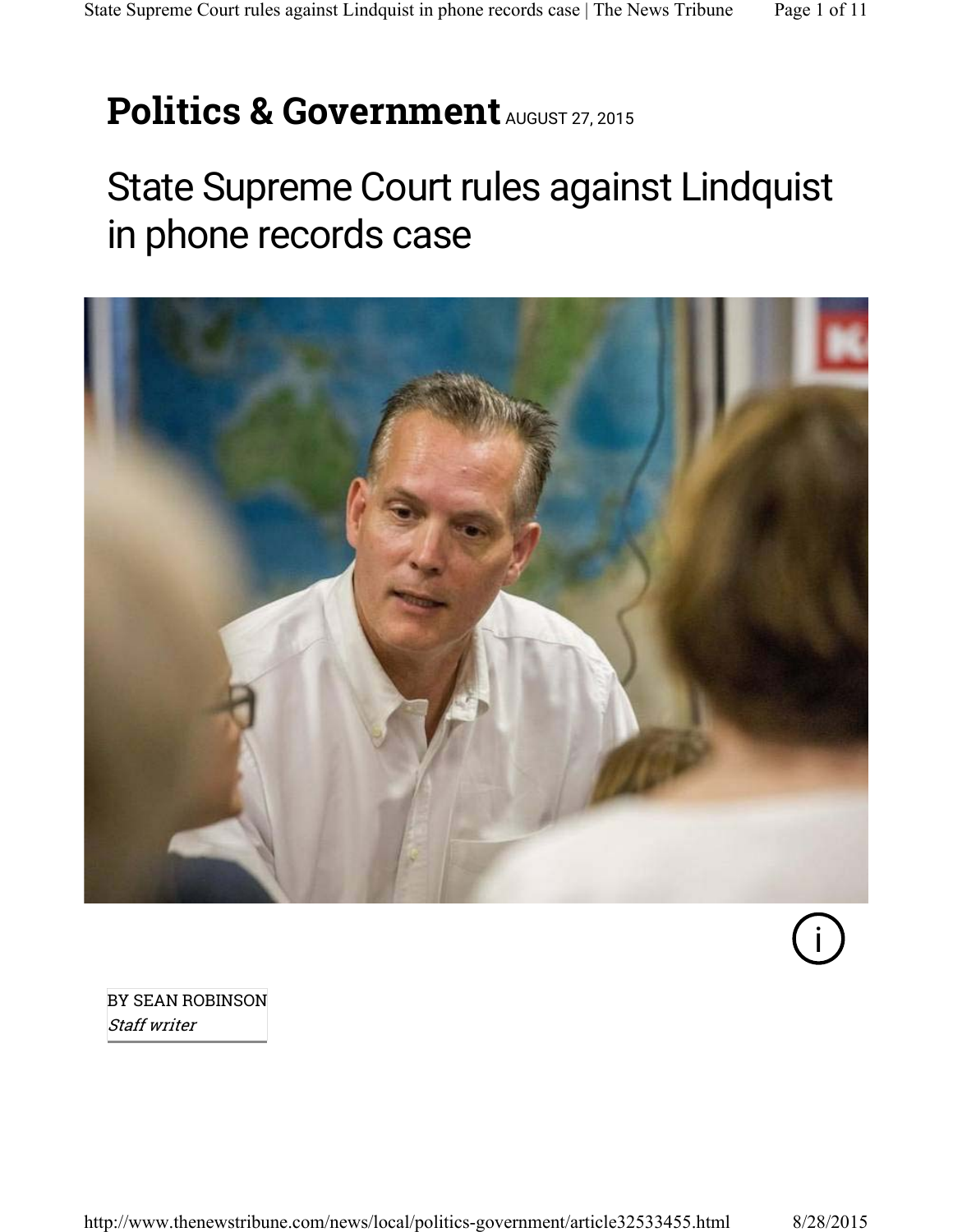In a unanimous decision, the Washington State Supreme Court ruled Thursday that text messages created on Pierce County Prosecutor Mark Lindquist's private phone are public records if they pertain to public business.

The 9-0 ruling from the high court, written by Justice Mary Yu, comes in a case closely watched by open-government advocates, who praised the ruling as a precedent-setting and sensible decision for the digital age.

It orders Lindquist to acquire transcripts of his text messages, determine which are public, and "obtain, segregate and produce those public records to the County."

The decision dismisses arguments from Lindquist and county attorneys that privacy rights trump the public's right of access to public records.

"We therefore reject the County's argument that records related to an employee's private cellphone can never be public records as a matter of law," the ruling states.

The decision is a loss for Lindquist, who has resisted disclosure of the text messages since they were first requested in 2011. The county has paid \$304,000 to outside attorneys in defense of the nondisclosure argument.

The court ruled that Lindquist's private phone bills and call logs aren't public records, but that his text messages are, if they pertain to public business.

Lindquist issued a statement and a news release Thursday, claiming legal victory, while omitting mention of the text messages he was ordered to disclose.

He referred to the portion of the court's ruling that said his private phone bill isn't a public record, and another section that said the county's initial response to a records request was based on a good-faith interpretation of the state Public Records Act (the court's ruling adds that the county's interpretation was incorrect).

"We won on the principles we stood for," Lindquist said. "This case has always been about the constitutional privacy and speech rights that all citizens have in our personal phones.

"I'm pleased our State Supreme Court agreed with us that requesters should not be able to fish through the private phones of public employees and that billing logs are not public records.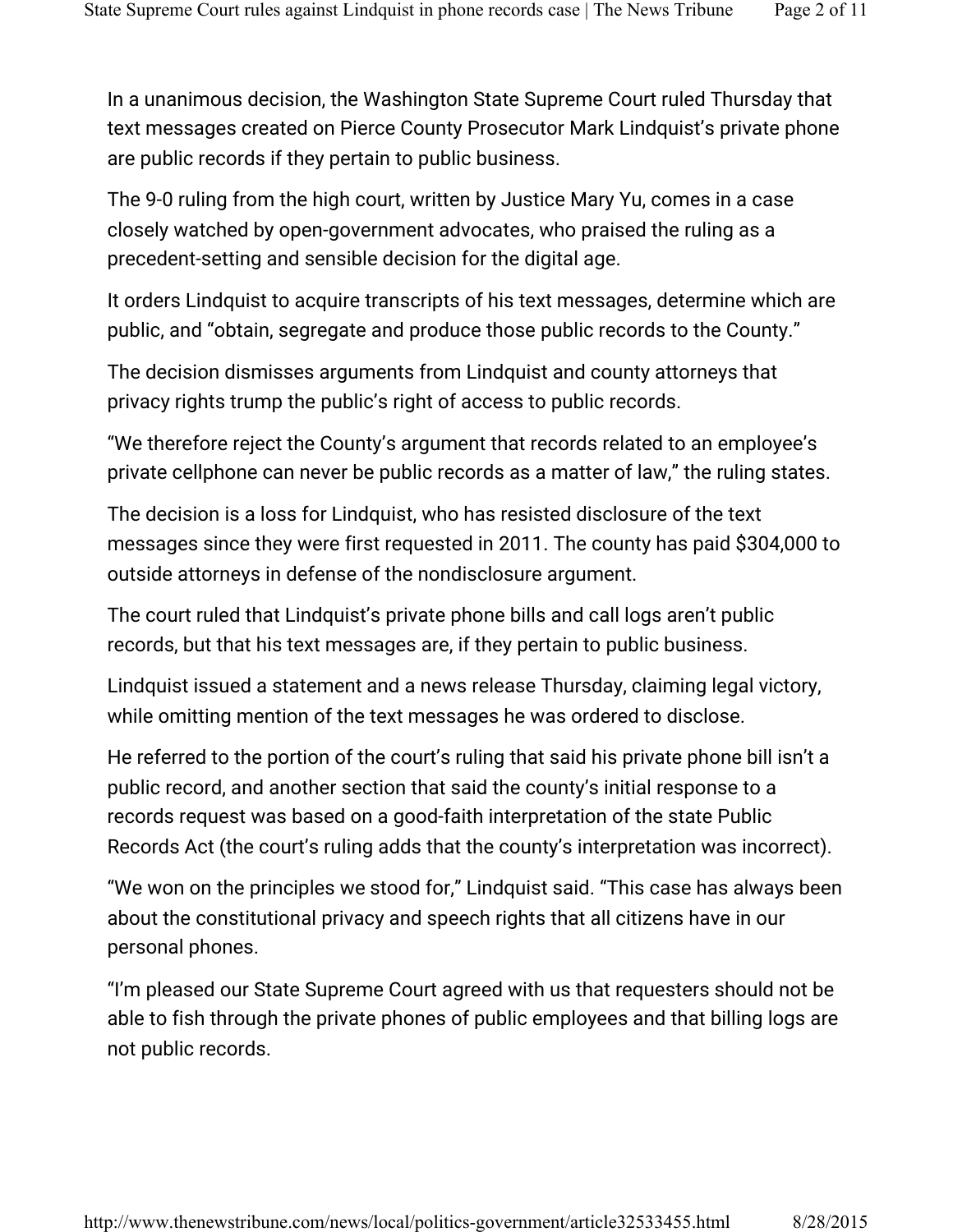"Further, the Supreme Court expressly recognized that we have acted in good faith. The Court acknowledged the constitutional rights of Washington citizens in general, and public employees in particular, and we are confident we will again prevail in superior court."

Another key player disagreed with Lindquist's claim of a win: sheriff's deputy Glenda Nissen, the plaintiff in the case.

Through her attorney, Joan Mell, Nissen applauded the court's ruling.

"I am very pleased with the decision," she said. "The Supreme Court holds public officials accountable for what we do for the public."

Mell and attorney Michelle Earl Hubbard, who argued the case before the Supreme Court, offered a separate statement that shrugged off the prosecutor's claim of victory:

"Fabulous win," the statement said. "We expect Lindquist to spin the decision as a win for him, because he has a history of doing that, but he and the County did not win this one. The public has paid a high cost in county resources and outside attorneys' fees to get a common sense ruling.

"The Supreme Court describes a process of good faith disclosure that every official believing in transparency would have accomplished at the time the request was made without court intervention. The decision reaffirms what we all expect from our government officials and is a great endorsement for Det. Nissen and the citizens of Pierce County."

The underlying case, Nissen v. Pierce County, pits the deputy against county government and the prosecutor.

Four years ago, Nissen filed a records request with Pierce County, seeking phone records and text messages from Lindquist's private phone — particularly text messages created, sent and received in the course of a single day.

Lindquist initially provided partial records voluntarily, but redacted some elements, claiming privacy. The records included his private phone bill, which listed logs of calls and logs of text messages that Lindquist acknowledged might be workrelated.

The content of the text messages was never provided.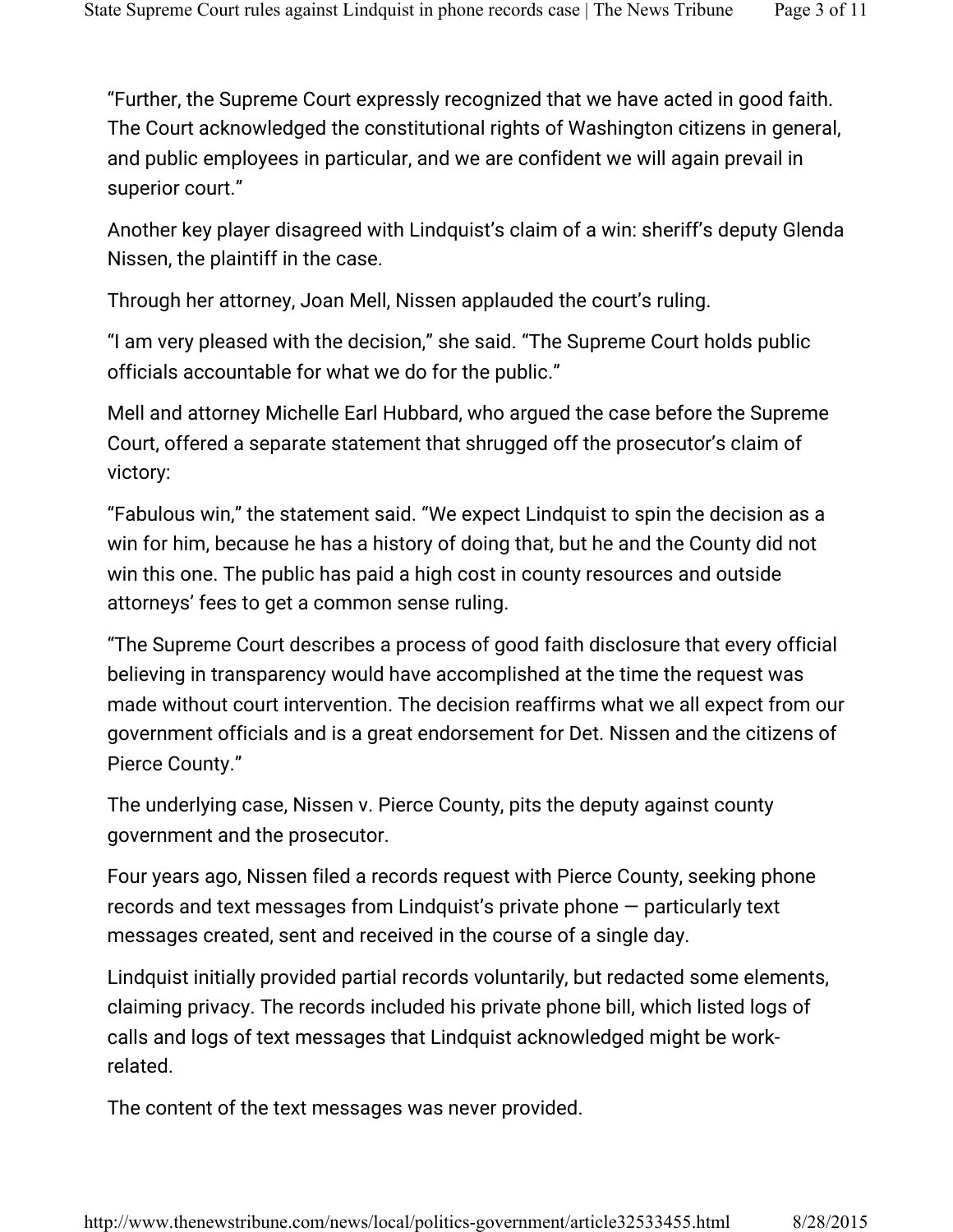Nissen believes the text messages will show that Lindquist retaliated against her in the course of a long-running dispute.

During oral arguments before the Supreme Court in June, Lindquist's attorney stated that the prosecutor deleted the text messages after creating them.

However, the high court's ruling notes that Verizon, the cellphone provider, retained copies of the messages.

The court's ruling dismissed arguments from Lindquist and county attorneys on several points. The ruling orders him to obtain and review the text messages and disclose any that pertain to public business. Those are the records Nissen requested, which the public has never seen.

The court also dismissed arguments from Lindquist and county attorneys that using a private phone to create public records creates a shield of privacy that trumps the public's right of access. During oral arguments, Lindquist's attorney contended that the only way to pierce that shield was for the Legislature to pass a new law.

The high court disagreed.

"We find nothing in the text or purpose of the PRA supporting the County's suggestion that only work product made using agency property can be a public record," the ruling states. "To the contrary, the PRA is explicit that information qualifies as a public record regardless of its physical form or characteristics."

The court waved off another argument from Lindquist's side: that the prosecutor and the office he oversees aren't the same thing.

"Since county employees like Lindquist are not literally a 'county,' the County argues its employees and the records they control are completely removed from the PRA's scope," the ruling states. "While this reasoning may have superficial appeal, it misses the central question here."

Lindquist contended that the high court's ruling agreed with his position that records requesters can't conduct fishing expeditions through a public employee's private phone.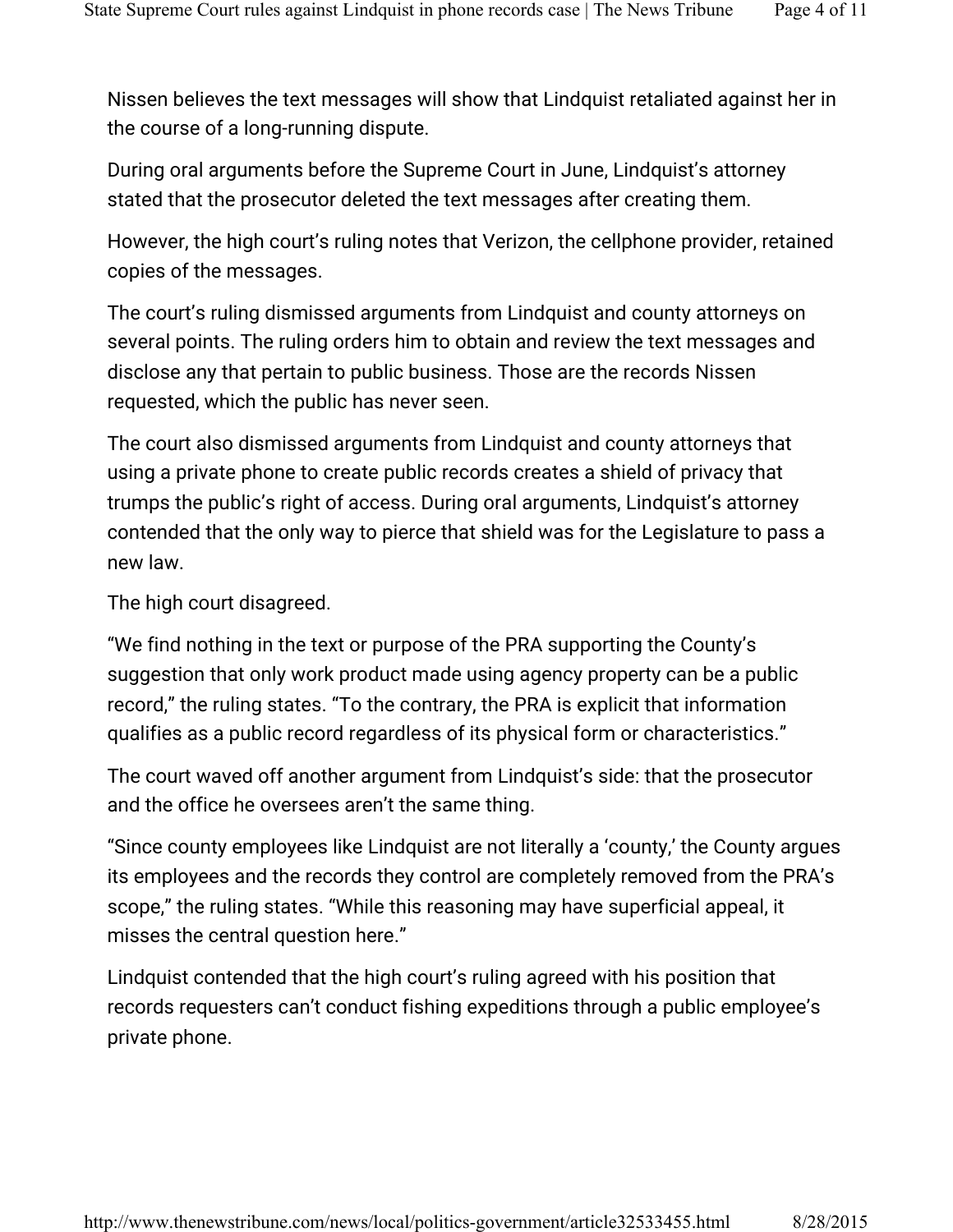The court's ruling characterized the issue differently. It acknowledged that purely personal messages such as telling a spouse about coming home for dinner aren't public records; but the ruling added that such records weren't the topic of the Nissen case.

"This case does not involve a public employer seizing an employee's private cellphone to search for public records," the ruling states. "It does not involve a records request for every piece of data on a smartphone. And it does not involve a citizen suing a public employee for access to the employee's phone."

In the original case, Nissen and her attorneys asked a judge to conduct a private, incamera — that is, alone, in chambers — review of Lindquist's phone records to determine whether any of the redacted material qualifies as a public record.

The high court's ruling envisions a different process.

It requires Lindquist to obtain the text messages, review them and supply those that qualify as public records to the county. The county must review the messages, apply any potential public-record exemptions and hand the results to Nissen.

In theory, if Nissen and her attorneys are dissatisfied with the response they can take the argument back into court.

The high court noted that if Lindquist withholds some of those records, he must provide an affidavit to the county "with facts sufficient to show the information is not a 'public record' under the PRA." The county must then provide that affidavit to Nissen. Noting that such an affidavit hinges on the good faith of the employee, the court acknowledged that the procedure could be abused.

The ruling cites that point as an incentive for local governments to adopt policies governing the retention and disclosure of public records created on private devices owned by employees. Pierce County has no such policy, though other local governments have adopted versions.

"Emails can be routed through agency servers, documents can be cached to agency-controlled cloud services, and instant-messaging apps can store conversations," the court's ruling states.

Others familiar with the case commended the high court's ruling as a victory for open-government principles.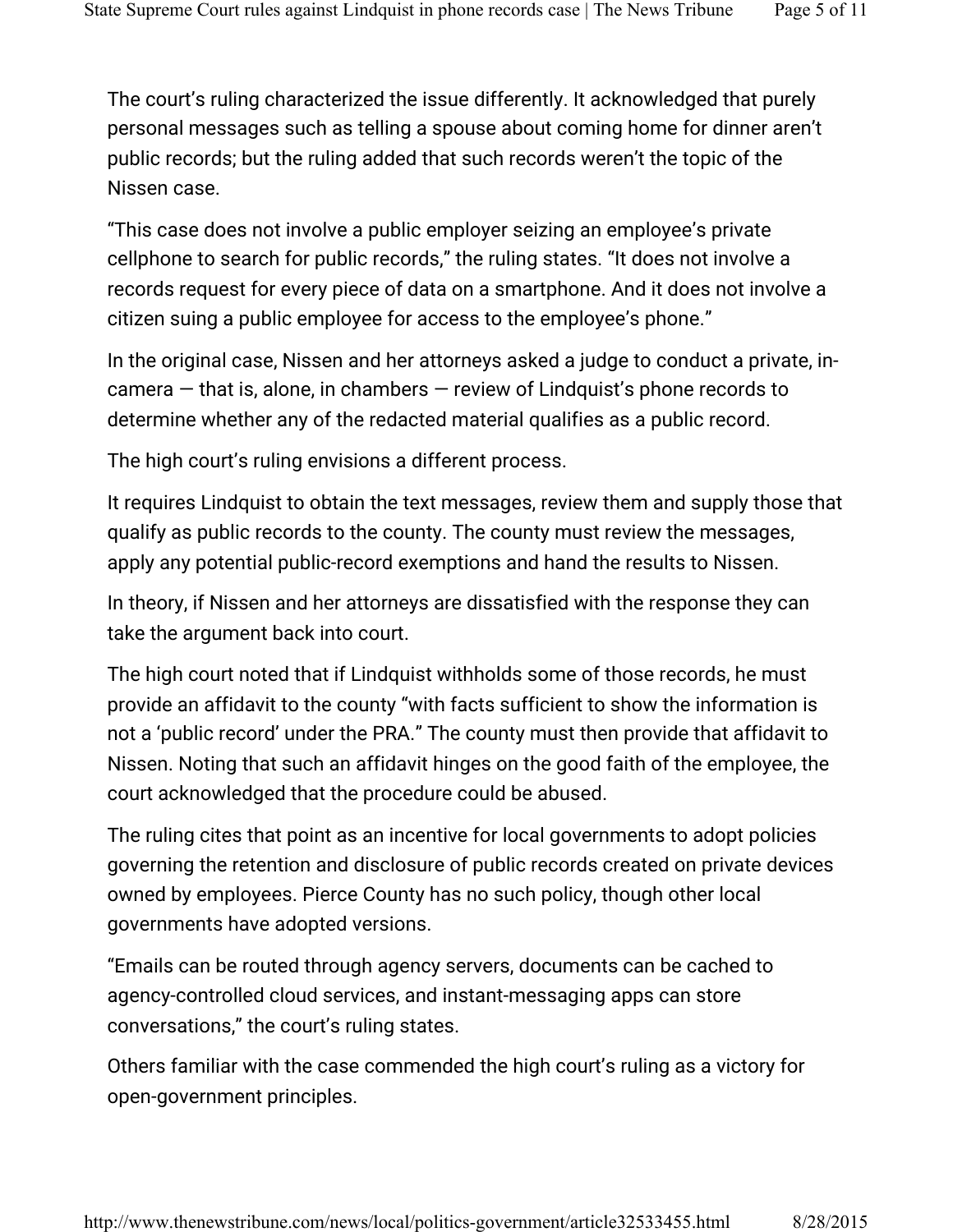Attorney General Bob Ferguson issued a news release Thursday, declaring, "The Court appropriately reiterated the spirit of openness underlying our Public Records Act."

Toby Nixon, president of the Washington Coalition for Open Government and a Kirkland City Council member, also saw the ruling as a strong endorsement for public disclosure.

"It's a good day," he said. "The Supreme Court unanimously affirmed that public records that are held on private devices in whatever form are still public records, subject to disclosure. For me, the key issue was text messages."

Backers of an active effort to recall Lindquist from office also weighed in with a statement:

"Even now, in the face of a unanimous Supreme Court decision against him, Mr. Lindquist falsely claims the decision to be a victory," said Cheryl Iseberg, leader of the recall campaign.

The timing of subsequent steps was unclear Thursday.

The court's order that Lindquist must obtain the text message transcripts and supply any potential public records to the county did not specify a timeline.

County leaders were still wrestling with those details, and Nissen's attorneys were waiting for more information about the next stage of the disclosure process.

To print the document, click the "Original Document" link to open the original PDF. At this time it is not possible to print the document with annotations.